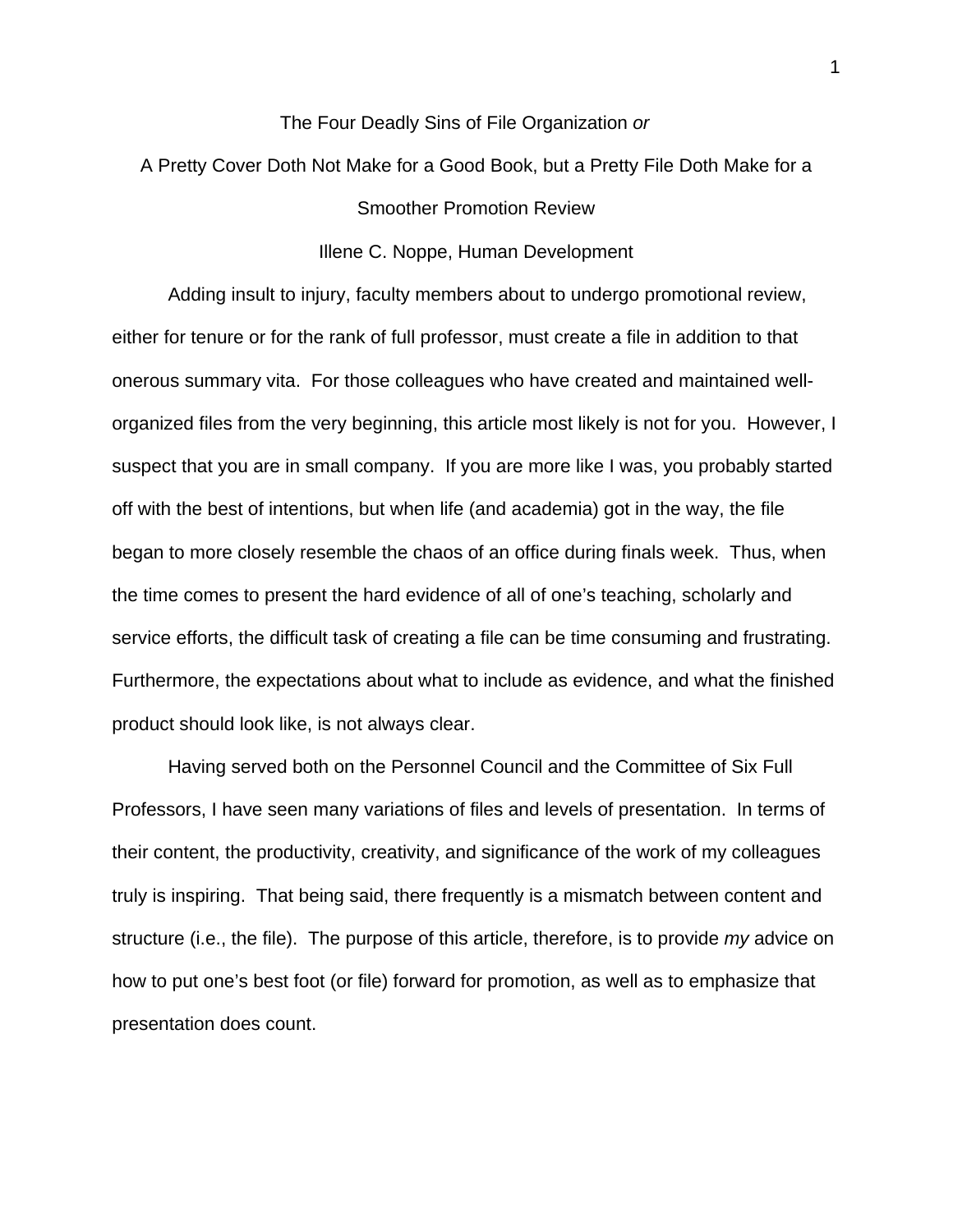Candidates for promotion need to remember that the members of the Personnel Council and Committee of Six come from the entire campus, and thus are not necessarily familiar with the genre of material that is put into a file. As we all are, these committee members are pressed for time and want to be as efficient as possible in reviewing files of the candidates. It would behoove candidates, therefore, to organize their files to be as "user friendly" as possible. Prior to writing this piece, I informally interviewed the University Services Program Associate for the Secretary of the Faculty and Academic Staff who has seen them all. On the basis of our observations, what follows are the four deadly sins of file organization and their possible remedies.

#### Deadly Sin #1: Paper Glut

I have seen the equivalent of the Himalayan Mountain Range of paper sitting in boxes in the Secretary of the Faculty Office, and it is indeed overwhelming. Candidates need to be selective about what they include in their files, because it is easy to miss the important materials in a mountain range of duplicate copies, printouts of every e-mail message received in the six years at UW-Green Bay, and committee memos. The ability to make the distinction of what or what not to include is a difficult one. Should a candidate include every syllabus for the same course, dating back to his or her first semester? If the intent is to document progress and change in the course, by all means do so. However, if the syllabus has remained fairly constant, only several representative samples are necessary. The same is true for course assignments, exams and activities. One easy way to reduce paper glut is to place documentation in only one section (i.e., teaching, scholarship, or service) of the file. Your colleagues who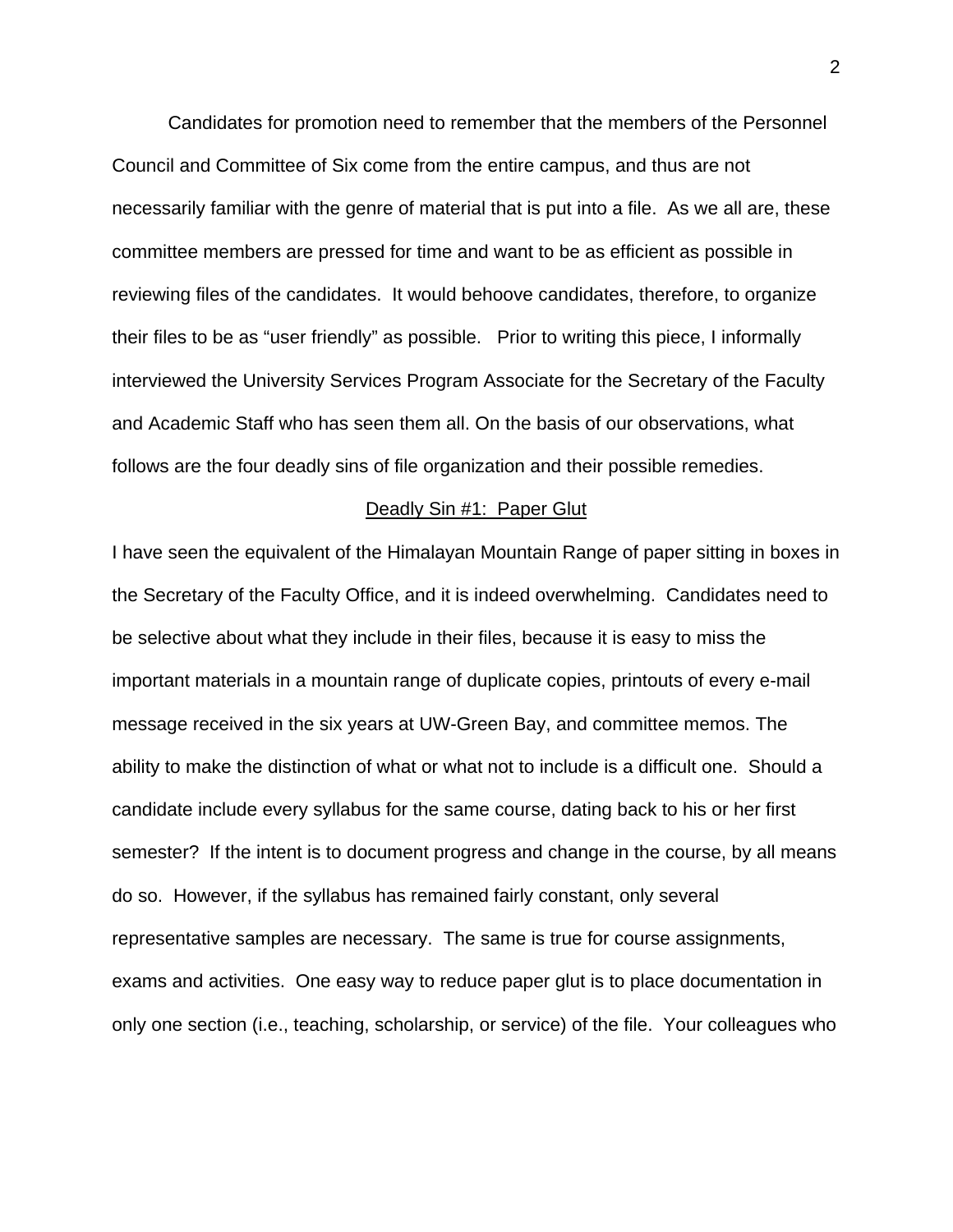are reviewing your file do not have to be hammered repeatedly by the same documents appearing multiple times.

# Deadly Sin #2: The Rickety Box

 There are some very sorry excuses for receptacles for the documentation for tenure and promotion. Files tightly jammed into a tearing cardboard box can make for an unhappy reviewer. Whereas it certainly is not necessary to hire Gucci to design the ultimate crate, a box that is easy to open and that accommodates *hanging* files reduces the frustration of trying to locate documents

### Deadly Sin #3: Population Explosion of File Folders

 Not every piece of paper warrants its own file folder. I personally advocate combining related work into the same file folder, which should be clearly labeled. For example, within the hanging file of "scholarship," one could have a separate file for journal articles, book chapters, or unpublished manuscripts. Unless an entire book is written by the candidate for promotion, only include the front page matter and a copy of the chapter (s) in the file. Although not required, having sections of the file color coded also simplifies digging for documents.

## Deadly Sin #4: The Disconnect Between Summary Vita and File

 Most of the time, reviewers of the file begin with the candidate's summary vita, flagging what they would like to look up in the file. I have seen very complicated coding systems that require graduate-level courses to understand. Candidates for promotion should ensure that the summary clearly indicates where the supporting documents can be found. For example, a list of what documents are in the file and where they can be found can appear at the end of each section of the summary vita. If the candidate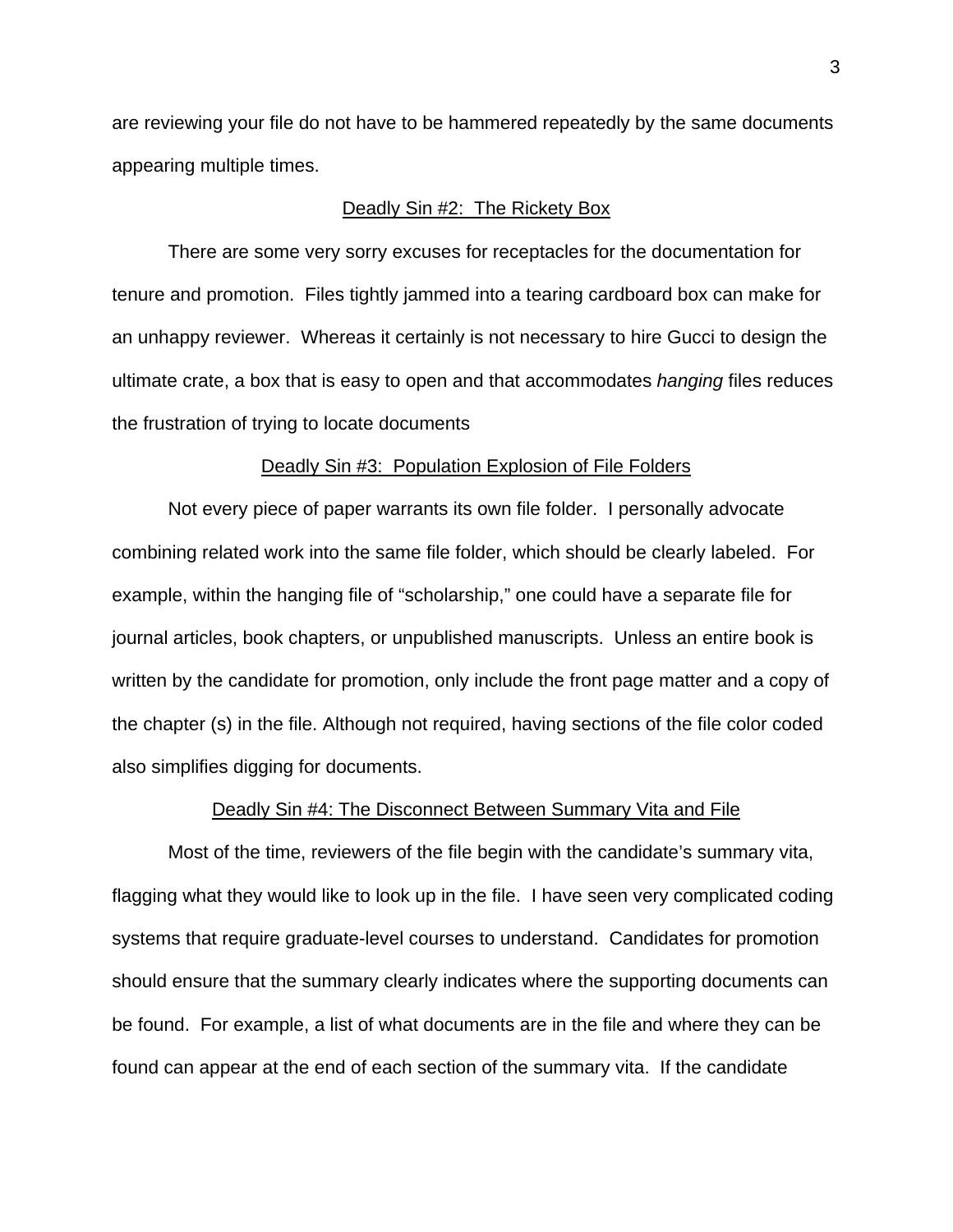wants to make sure that certain pieces are seen by all reviewers, include the location in parentheses in the actual text of the summary vita—sometimes it is okay to repeat oneself!

## The Remedy: Promotion Tutors

 As a result of my frustrations reviewing files, last year I proposed, as Chair of the Committee of Six, that we create a group of faculty, *Promotion Tutors* (PT)*,* who are interested in serving as mentors in the file preparation process. PTs would be interested tenured faculty from any unit who have had experience serving either on the Personnel Council or Committee of Six, and would be willing to be an informal resource for faculty preparing a promotion file. The PT would be paired with an interested faculty member who is coming up for promotion. The PT would go through the materials that the candidate has placed in the SOFAS office, making sure that they are appropriate and appropriately organized. The PT would not take the place of the candidate's own mentor, serving in a more specialized and specific capacity. Although it is not mandatory that a candidate for promotion have a Promotion Tutor, I did find research suggesting that multiple mentors led to faculty reporting overall higher job satisfaction (Wasserstein, Quistberg, & Shea (2007).

 Sometime in the near future, I envision much of faculty documentation appearing in digital format. Instead of boxes and hanging files, we would have websites where all could be accessed from the convenience of our computers. No doubt that there will be better ways to organize a promotion file in cyberspace, and I hope to write that article as well. Until that time, if you meet the criteria for a Promotion Tutor, and would like to